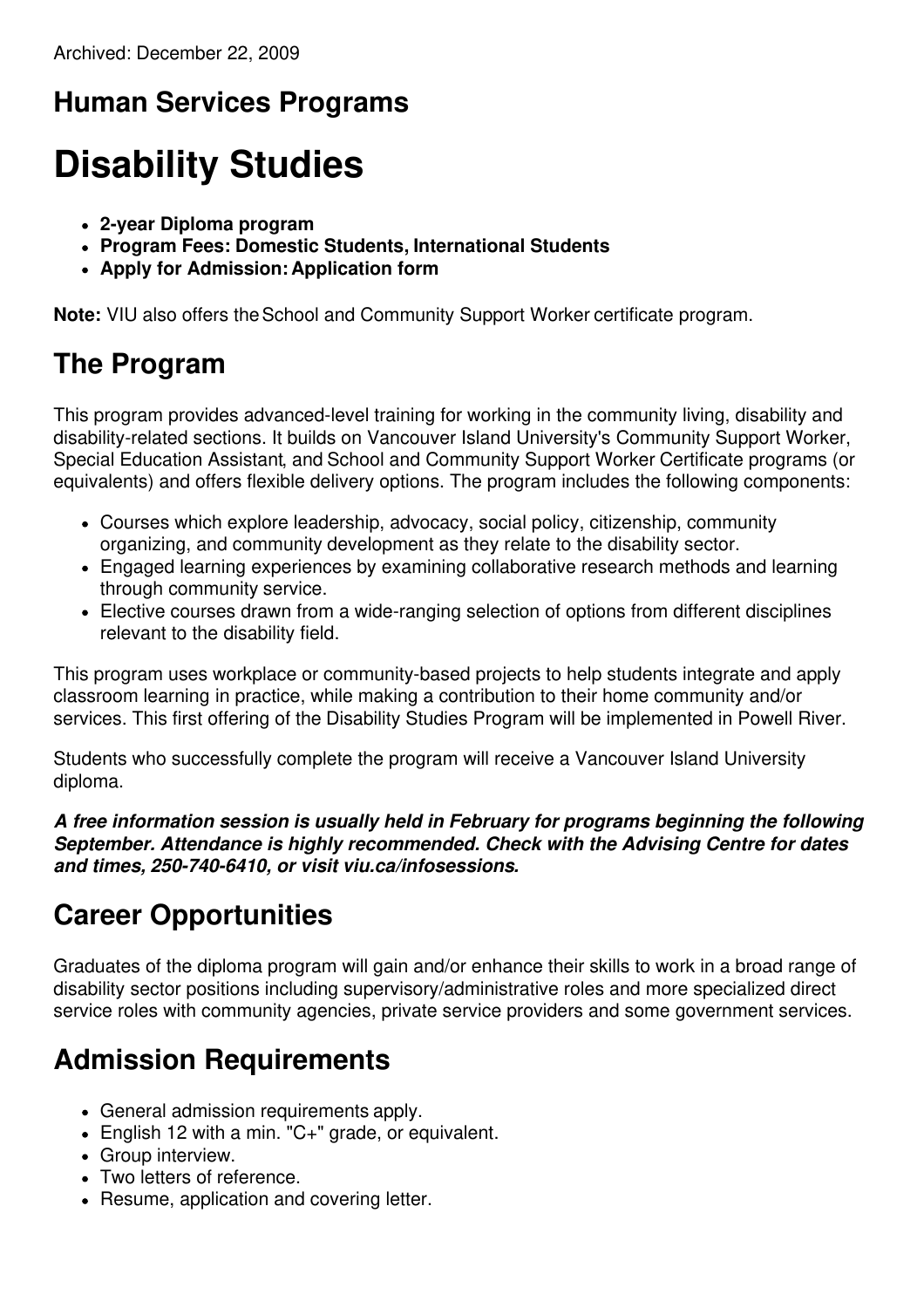#### **Recommendations for Admission**

Volunteer or paid experience working with people who are mentally, physically or behaviourally challenged.

#### **Notes on Admission**

- Practicum will require a criminal record check prior to placement. Students are advised that a criminal record may limit their practicum possibilities and their work opportunities in the Human Services field.
- For admission to the program, applicants will be assessed on past academic achievement, related volunteer/paid employment, writing skills and performance at a group interview with faculty.
- Applicants may be required to provide a letter from a family physician confirming they have the physical capacity required to work in the field.

#### **Admisson to the Second Year of the Disability Studies Diploma**

Students must have completed a Community Support Worker Certificate (CSW), Special Education Assistant Certificate (SEAC), or School and Community Support Worker Certificate (SCSW), or equivalent.

#### **Graduation Requirements**

To be eligible for a Disability Studies Diploma, students must:

- Complete all of the required program courses and obtain a minimum "C" grade in every course.
- Achieve a passing grade in the practicum course.
- Complete all requirements within 5 years.

## **Start Date and Application Deadline**

Students normally start the program in September, and applications are accepted between November 15 and March 31. Some courses may be offered on a rotating basis and may not be available each year at each campus.

#### **Transfer Credit (from other institutions)**

Vancouver Island University recognizes the academic knowledge and achievement of students who have undertaken post-secondary studies at other colleges, institutes, or universities. Credit is assigned on the basis of an official transcript, course outlines, and other supporting documentation.

#### **Student Transfer into Other Programs**

Although it may be possible for students to transfer into other Disability Studies Diploma programs across the province, the probability of acceptance into other programs depends on the receiving institution.

# **Program Outline**